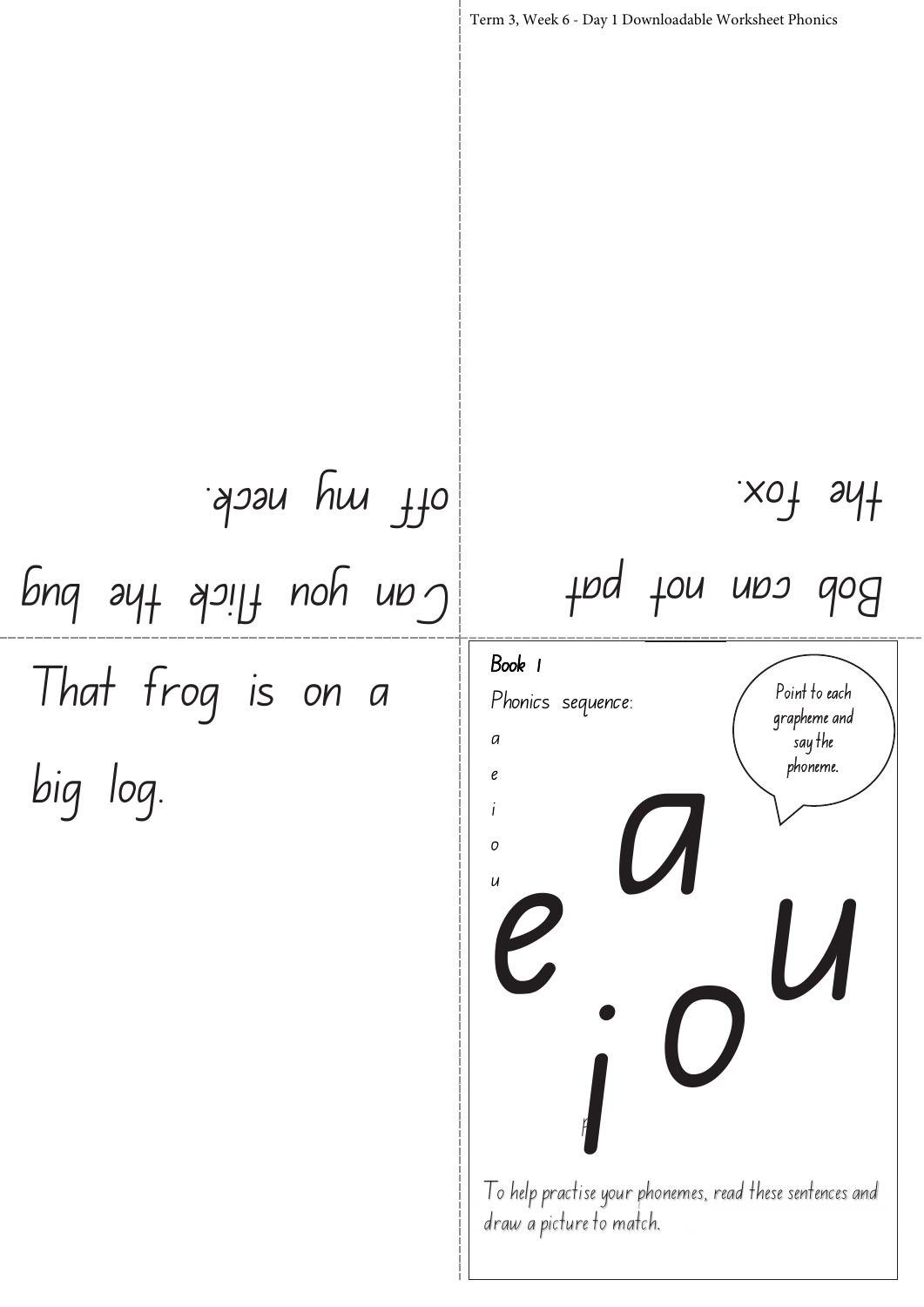Did you pack snacks for a picnic? %%% %% %% #% Term 3, Week 6 - Day 1 Downloadable Worksheet Phonics Book 2 Phonics sequence: a e i o u o a e pat Bob can not the fox. my of sip have a I red drink in the hot sun.

I o help practise your phonemes, read these sentences and draw a picture to match. **i**<br>tise you<br>ire to r

p

u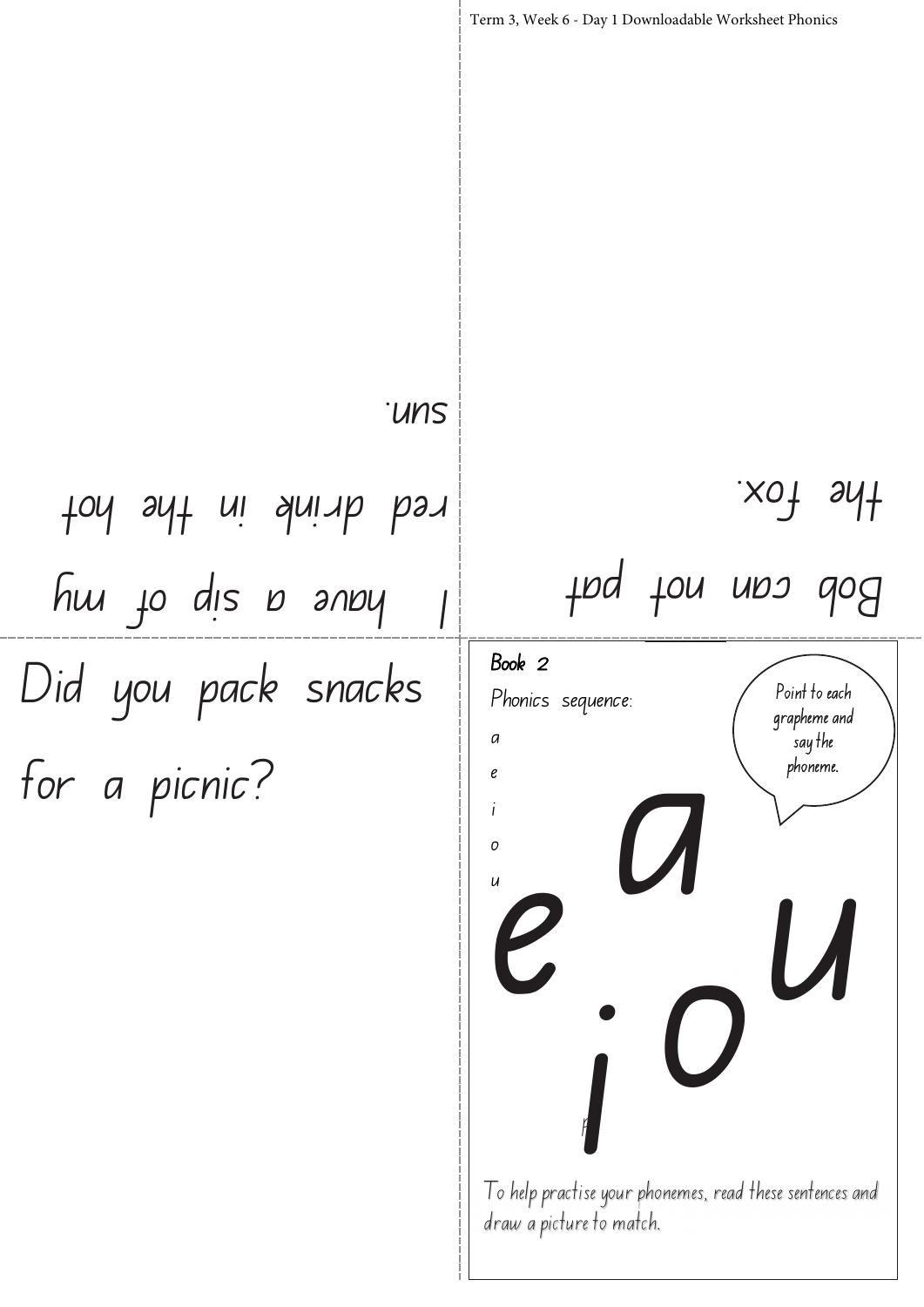Ben set up a net for ten fish and six crabs. I o help practise your phonemes, read these sentences and draw a picture to match. Point to each grapheme and say the phoneme. Term 3, Week 6 - Day 1 Downloadable Worksheet Phonics Book 2 Phonics sequence: a e i o u u p o a **i**<br>tise you<br>ire to r e<br>C ayt to two top eury no que a haid a the qid top of a red mug. par of non bone